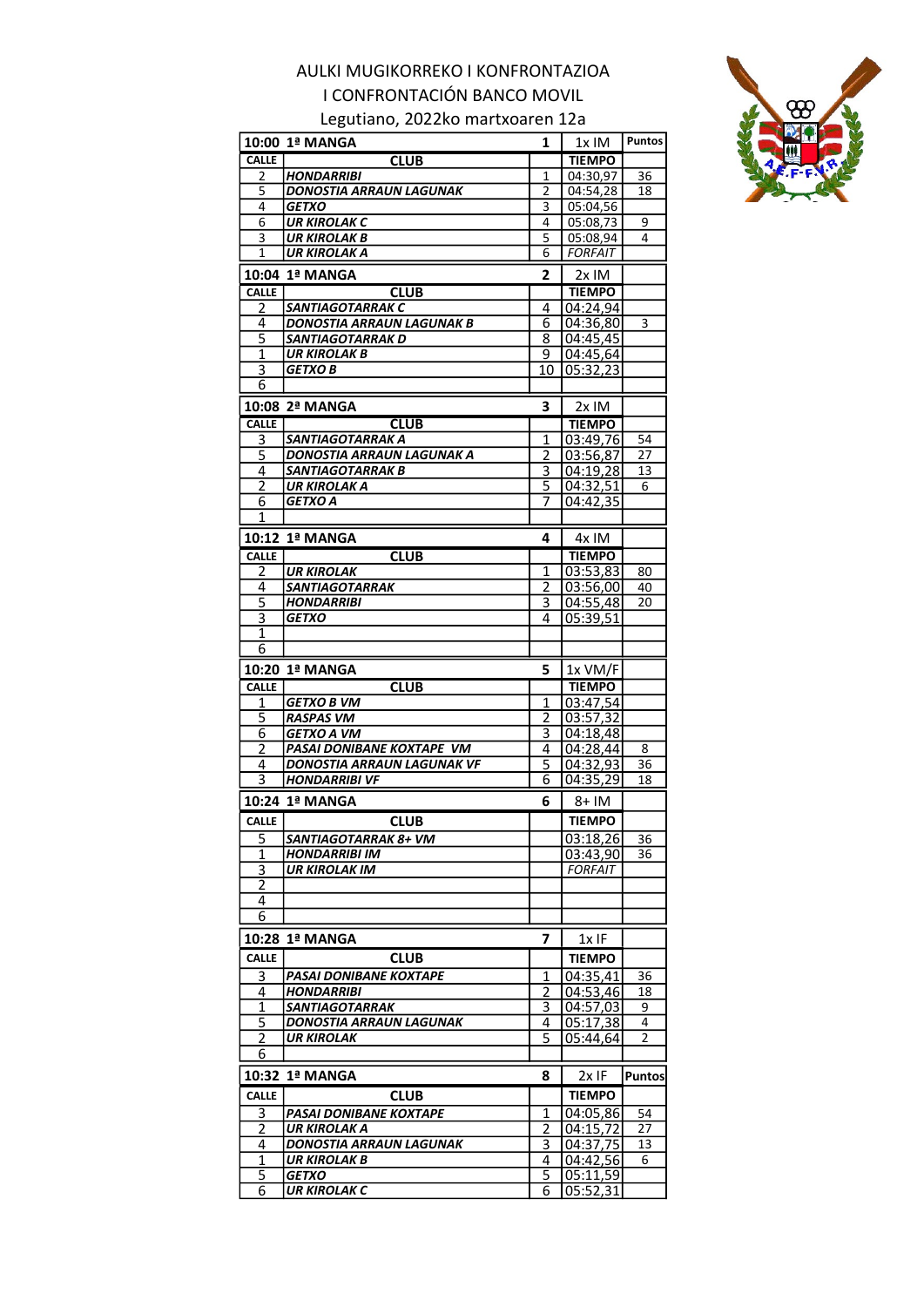### Legutiano, 2022ko martxoaren 12a

10:36 1ª MANGA 9 4x IF



| <b>CALLE</b>                                | <b>CLUB</b>                                  |                     | <b>TIEMPO</b>              |    |
|---------------------------------------------|----------------------------------------------|---------------------|----------------------------|----|
| 1                                           | <b>HONDARRIBI</b>                            | 1                   | 04:10,16                   | 80 |
| 3                                           | <b>UR KIROLAK</b>                            | 2                   | 04:51,15                   | 40 |
| $\overline{5}$                              | <b>UR KIROLAK 2X VF</b>                      |                     | 04:23,89                   | 15 |
| $\overline{c}$                              |                                              |                     |                            |    |
| 4                                           |                                              |                     |                            |    |
| 6                                           |                                              |                     |                            |    |
|                                             |                                              |                     |                            |    |
|                                             | 10:50 1ª MANGA                               | 10                  | 4x CF                      |    |
| <b>CALLE</b>                                | <b>CLUB</b>                                  |                     | <b>TIEMPO</b>              |    |
| 3                                           | PASAI DONIBANE KOXTAPE                       | 3                   | 05:54,14                   | 20 |
| 4                                           | <b>HONDARRIBI B</b>                          | 5                   | 06:05,05                   |    |
| $\overline{5}$                              | <b>GETXO</b>                                 | 7                   | 06:19,51                   |    |
| $\overline{1}$                              |                                              |                     |                            |    |
| 2                                           |                                              |                     |                            |    |
| 6                                           |                                              |                     |                            |    |
|                                             |                                              |                     |                            |    |
|                                             | 10:55 2ª MANGA                               | 11                  | 4x CF                      |    |
| <b>CALLE</b>                                | <b>CLUB</b>                                  |                     | <b>TIEMPO</b>              |    |
| 5                                           | <b>SANTIAGOTARRAK</b>                        | 1                   | 05:35,93                   | 80 |
| 1                                           | <b>UR KIROLAK</b>                            | 2                   | 05:36,31                   | 40 |
| $\overline{2}$                              | <b>HONDARRIBI A</b>                          | 4                   | 05:56,15                   | 10 |
| 4                                           | <b>DONOSTIA ARRAUN LAGUNAK</b>               | 6                   | 06:14,97                   |    |
| $\overline{\overline{3}}$                   |                                              |                     |                            |    |
| 6                                           |                                              |                     |                            |    |
|                                             |                                              |                     |                            |    |
|                                             | 11:00 1ª MANGA                               | 12                  | 4- CM                      |    |
| <b>CALLE</b>                                | <b>CLUB</b>                                  |                     | <b>TIEMPO</b>              |    |
| 2                                           | <b>HONDARRIBI</b>                            | 1                   | 05:14,64                   | 80 |
| $\overline{3}$                              | SANTIAGOTARRAK                               | $\overline{2}$      | 05:19,34                   | 40 |
| 4                                           | <b>DEUSTU</b>                                | 3                   | 05:32,33                   |    |
| 6                                           | <b>HONDARRIBI 4XJF</b>                       |                     | 05:39,86                   | 26 |
| 1                                           |                                              |                     |                            |    |
| $\overline{5}$                              |                                              |                     |                            |    |
|                                             |                                              |                     |                            |    |
|                                             | 11:05 1ª MANGA                               | 13                  | 2x CM                      |    |
| <b>CALLE</b>                                | <b>CLUB</b>                                  |                     | <b>TIEMPO</b>              |    |
| 1                                           | <b>HONDARRIBI B</b>                          | 4                   | 06:00,60                   | 13 |
| 4                                           |                                              |                     | 06:13,99                   |    |
|                                             |                                              |                     |                            | 6  |
|                                             | <b>SANTIAGOTARRAK B</b><br><b>UR-KIROLAK</b> | $\overline{5}$<br>6 |                            | 3  |
| $\overline{5}$                              |                                              | 8                   | 06:14,59                   |    |
| $\overline{\mathbf{3}}$                     | <b>GETXO B</b><br><b>DEUSTU B</b>            |                     | 07:37,94<br><b>FORFAIT</b> |    |
| $\overline{2}$<br>6                         |                                              |                     |                            |    |
|                                             |                                              |                     |                            |    |
|                                             | 11:10 2ª MANGA                               | 14                  | 2x CM                      |    |
| CALLE                                       | <b>CLUB</b>                                  |                     | TIEMPO                     |    |
| 4                                           | SANTIAGOTARRAK A                             | 1                   | 05:47,53                   | 54 |
| 1                                           | HONDARRIBI A                                 | 2                   | 05:50,18                   | 27 |
|                                             | DEUSTU A                                     | З                   |                            |    |
| $\overline{2}$<br>$\overline{\overline{3}}$ | <b>GETXO A</b>                               | 7                   | 05:59,37<br>06:33,32       |    |
| 5                                           |                                              |                     |                            |    |
| 6                                           | DONOSTIA ARRAUN LAGUNAK 2-CM                 |                     | 05:38,51                   | 15 |
|                                             |                                              |                     |                            |    |
|                                             | 11:15 1ª MANGA                               | 15                  | 1x CM                      |    |
| <b>CALLE</b>                                | <b>CLUB</b>                                  |                     | <b>TIEMPO</b>              |    |
| 5                                           | <b>GETXO</b>                                 | 3                   | 06:50,68                   |    |
| $\overline{2}$                              | <b>DONOSTIA ARRAUN LAGUNAK B</b>             | 5                   | 06:57,24                   | 4  |
| 4                                           | <b>LUTXANA B</b>                             | 6                   | 07:05,39                   |    |
| 1                                           |                                              |                     |                            |    |
| 3                                           |                                              |                     |                            |    |
| 6                                           |                                              |                     |                            |    |

|              | 11:20 2ª MANGA                    | 16 | 1x CM          |    |
|--------------|-----------------------------------|----|----------------|----|
| <b>CALLE</b> | <b>CLUB</b>                       |    | <b>TIEMPO</b>  |    |
|              | <b>IDONOSTIA ARRAUN LAGUNAK A</b> |    | 06:31.27       | 36 |
|              | <b>UR KIROLAK</b>                 |    | 106:48.60      | 18 |
|              | <i><b>HONDARRIBI</b></i>          |    | 06:55,55       |    |
|              | <b>LUTXANA A</b>                  |    | <b>FORFAIT</b> |    |
|              |                                   |    |                |    |
|              |                                   |    |                |    |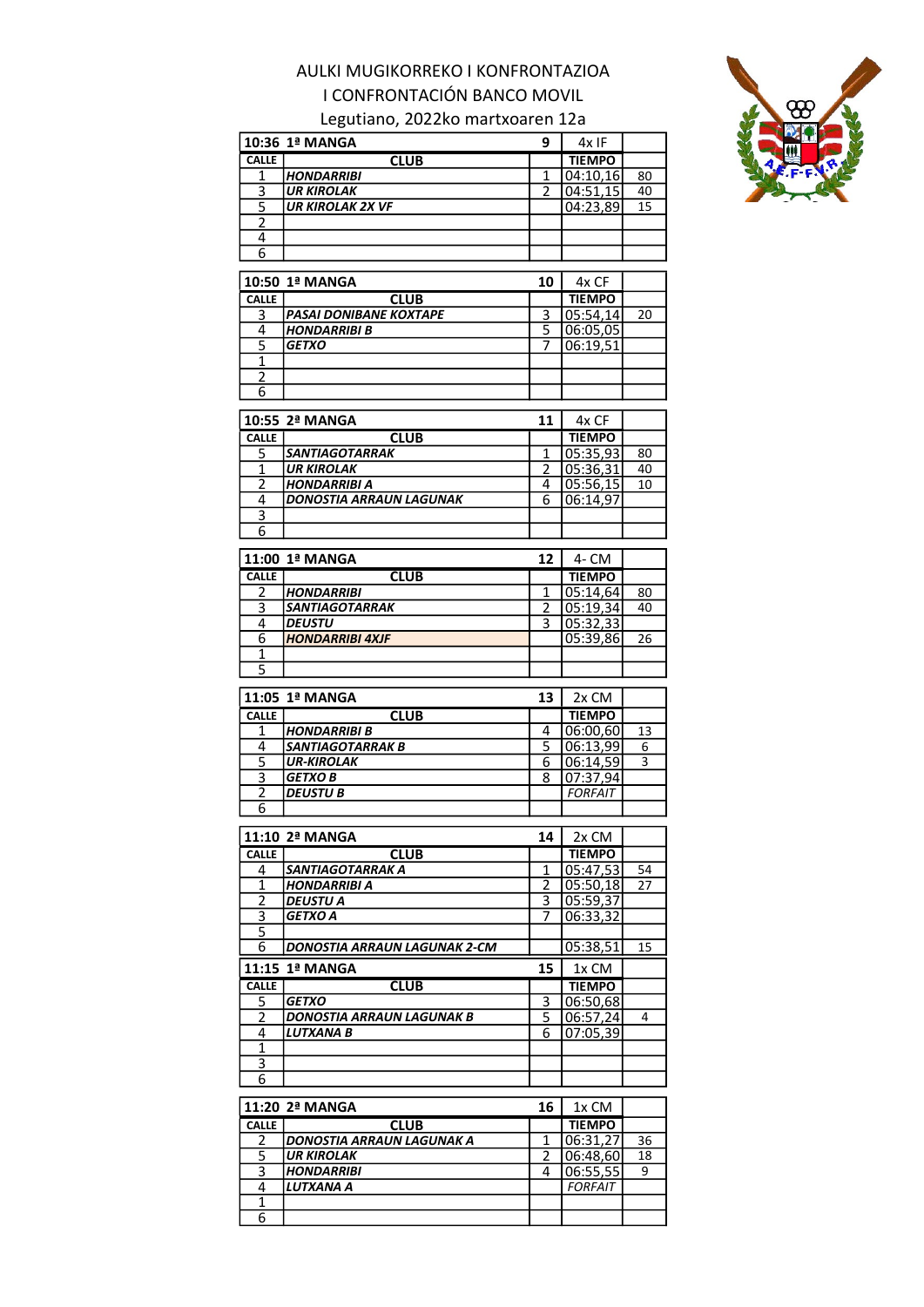### Legutiano, 2022ko martxoaren 12a



|                         | 11:25 1ª MANGA                             | 17                 | 4+ CM                     |     |
|-------------------------|--------------------------------------------|--------------------|---------------------------|-----|
| <b>CALLE</b>            | <b>CLUB</b>                                |                    | <b>TIEMPO</b>             |     |
| $\mathbf{1}$            |                                            |                    |                           |     |
| $\overline{2}$          |                                            |                    |                           |     |
| $\overline{\mathbf{3}}$ |                                            |                    |                           |     |
| $\overline{4}$          |                                            |                    |                           |     |
| $\overline{5}$          |                                            |                    |                           |     |
| 6                       |                                            |                    |                           |     |
|                         | 11:30 1ª MANGA                             | 18                 | 2x CF                     |     |
| <b>CALLE</b>            | CLUB                                       |                    | <b>TIEMPO</b>             |     |
| <u>3</u>                | SANTIAGOTARRAK B                           | 4                  | 06:26,33                  | 6   |
| 6                       | PASAI DONIBANE KOXTAPE B                   | 5                  | 06:35,34                  | 3   |
| $\overline{5}$          | LUTXANA                                    | 7                  | 06:37,91                  |     |
| $\overline{2}$          | <b>UR KIROLAK B</b>                        | 10                 | 07:22,23                  |     |
| 4                       | SANTIAGOTARRAK C                           | 11                 | 07:39,63                  |     |
| 1                       |                                            |                    |                           |     |
|                         | 11:35 2ª MANGA                             | 19                 |                           |     |
| <b>CALLE</b>            |                                            |                    | 2x CF                     |     |
| 4                       | <b>CLUB</b><br>SANTIAGOTARRAK A            | 1                  | <b>TIEMPO</b><br>06:09,95 | 54  |
| 3                       | PASAI DONIBANE KOXTAPE A                   | 2                  | 06:12,02                  | 27  |
| 5                       | <b>ORIO</b>                                | 3                  | 06:23,54                  | 13  |
| 6                       | UR KIROLAK A                               | 6                  | 06:37,15                  |     |
| 1                       | <b>DONOSTIA ARRAUN LAGUNAK</b>             | 8                  | 06:38,52                  |     |
| 2                       | <b>HONDARRIBI</b>                          | ٩                  | 06:45,35                  |     |
|                         |                                            |                    |                           |     |
|                         | 11:40 1ª MANGA                             | 20                 | $1x$ CF                   |     |
| <b>CALLE</b>            | <b>CLUB</b>                                |                    | <b>TIEMPO</b>             |     |
| 3                       | <b>UR KIROLAK D</b>                        | 6                  | 07:06,76                  | 2   |
| 4<br>$\overline{5}$     | <b>UR KIROLAK E</b><br>UR KIROLAK F        | 8<br>10            | 07:12,62                  |     |
| $\mathbf{1}$            |                                            |                    | 07:23,17                  |     |
| $\overline{2}$          |                                            |                    |                           |     |
| 6                       |                                            |                    |                           |     |
|                         |                                            |                    |                           |     |
|                         |                                            |                    |                           |     |
|                         | 11:45 2ª MANGA                             | 21                 | 1x CF                     |     |
| <b>CALLE</b>            | <b>CLUB</b>                                |                    | <b>TIEMPO</b>             |     |
| 3<br>6                  | <b>UR KIROLAK B</b><br><b>UR KIROLAK C</b> | 7<br>9             | 07:07,79                  |     |
| 2                       | SANTIAGOTARRAK B                           | 11                 | 07:11,23                  | 1   |
| 5                       | <b>GETXO B</b>                             | 12                 | 07:57,41<br>08:08,20      |     |
| $\mathbf{1}$            | <b>ORIO B</b>                              |                    | <b>FORFAIT</b>            |     |
| 4                       | <b>SANTIAGOTARRAK C</b>                    |                    | <b>FORFAIT</b>            |     |
|                         |                                            | 22                 |                           |     |
| <b>CALLE</b>            | 11:50 3ª MANGA                             |                    | 1x CF<br><b>TIEMPO</b>    |     |
| 2                       | <b>CLUB</b><br>UR KIROLAK A                | 1                  | 06:37,46                  | 36  |
| 5                       | ORIO A                                     | 2                  | 06:41.49                  | 18  |
| 6                       | SANTIAGOTARRAK                             | 3                  | 06:47,46                  | 9   |
| 4                       | GETXO A                                    | 4                  | 06:57,94                  |     |
| 1                       | <b>HONDARRIBI</b>                          | 5                  | 07:02,29                  | 4   |
| 3                       | PASAI DONIBANE KOXTAPE                     |                    | <b>FORFAIT</b>            |     |
|                         |                                            | 23                 |                           |     |
|                         | 11:55 1ª MANGA                             |                    | 4x CM                     |     |
| <b>CALLE</b>            | <b>CLUB</b><br>DONOSTIA ARRAUN LAGUNAK     | 1                  | <b>TIEMPO</b>             | 80  |
| 3<br>1                  | SANTIAGOTARRAK A                           | 2                  | 05:20,82<br>05:23,97      | 40  |
| 5                       | <b>DEUSTU</b>                              | 3                  | 05:26,20                  |     |
| $\overline{2}$          | <b>SANTIAGOTARRAK B</b>                    | 4                  | 05:27,51                  | 20  |
| 4                       | PASAI DONIBANE KOXTAPE                     | 5                  | 05:28,84                  | 10  |
| 6                       | <i><b>GETXO</b></i>                        | 6                  | 06:39,54                  |     |
|                         |                                            |                    |                           |     |
| 12:05                   | <b>1ª MANGA</b>                            | 24                 | 8+ CM                     |     |
| <b>CALLE</b>            | <b>CLUB</b>                                |                    | <b>TIEMPO</b>             |     |
| 4                       | UR KIROLAK                                 | 1<br>$\mathfrak z$ | 04:54,08                  | 120 |
| $\overline{3}$<br>1     | HONDARRIBI                                 |                    | 05:02,37                  | 60  |
| $\overline{2}$          |                                            |                    |                           |     |
| 1                       | <b>SANTIAGOTARRAK 8+VM</b>                 |                    | 05:00,91                  | 36  |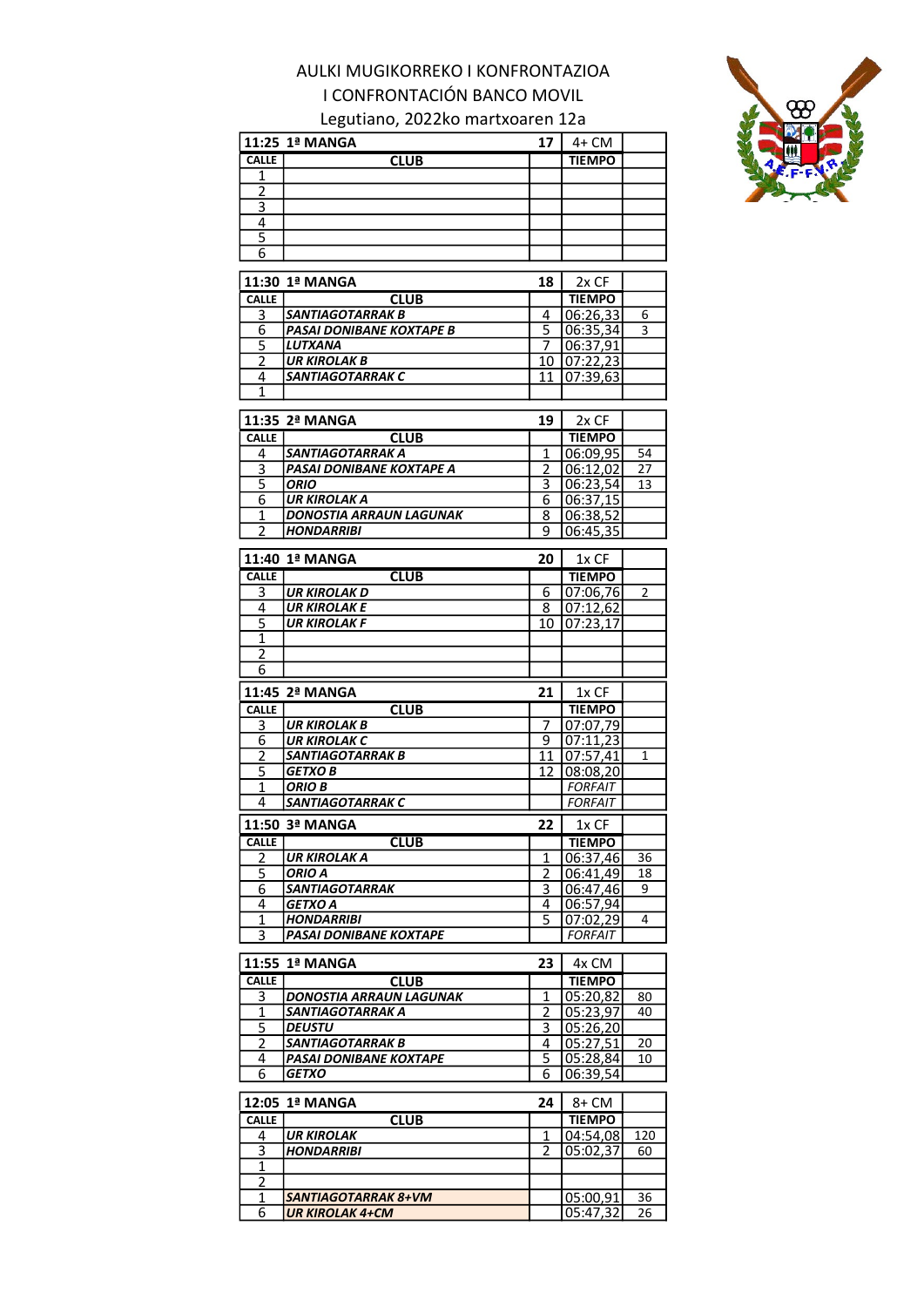